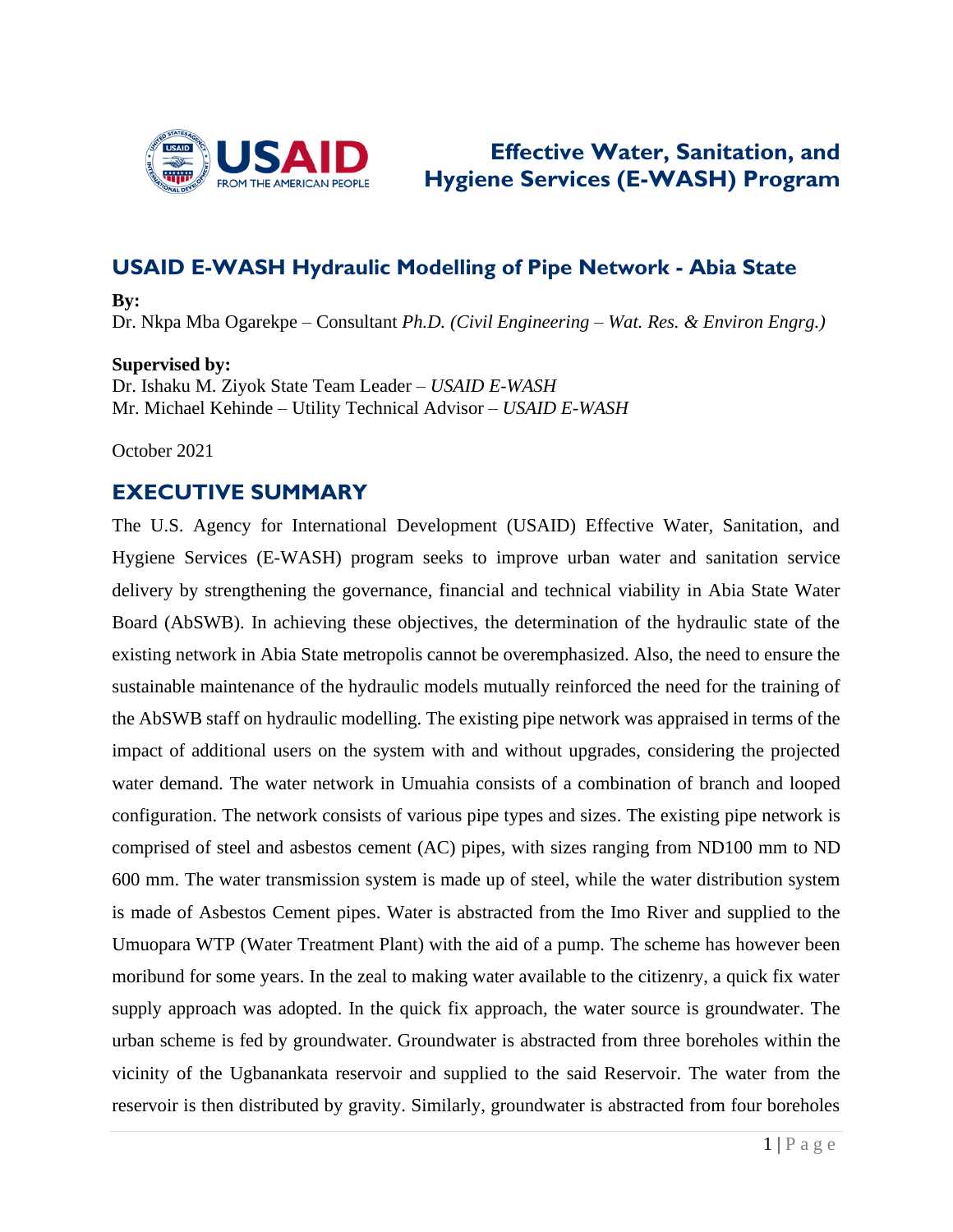within the vicinity of the AbSWB premises. The water from the borehole is pumped into the aeration basin, and then pumped into the network via a pumping station located within the SWB compound. The current operational arrangement serves some residents within the locality due to the inability of the pump and reservoirs to meet the current water demands. In considering how the network responds to several real-time conditions of water demand loading for the original design (surface water fed scheme from Umuopara WTP) and the current operations (quick fix – ground water fed scheme), four scenarios were studied. The nodal water demand loading conditions under review included daily average water demand, maximum daily demand, maximum hourly demand and firefighting scenario. The analysis of the system in delivering the requisite demand and pressures for the 2020 projected water demands for the scenarios under review revealed that the network failed in delivering the water demand at required pressures. This occurred due to the obvious reasons of the inability of the pipe network, tanks and pumps to deliver the projected water demands. Modifications were done to the existing network to ensure that it satisfied the Laws of Conservation of energy and continuity. Minimal modifications were carried out to minimize the cost of upgrade and get the system started and not necessarily to meet all the design criteria. This option was considered with the view that the networks could quickly be upgraded at least cost, funds generated from the customers for future upgrade of the entire network. The modifications entailed increasing some of the pipe diameters to increase the pressure energy, hence the hydraulic gradient. Also, pump upgrade was carried out to enhance the delivery of the required demand and the introduction of a new tank. In doing this, the Laws of conservation of energy and continuity were satisfied. However, the set design criteria were not met in totality. Therefore, it was imperative to carry out proper optimization in line with the objectives of the assignment. Therefore, the Umuahia metropolis pipe network was optimized considering a design horizon of 15 years with respect to the base year. The proposed model constitutes an optimally sized water-supply pumping systems considering steady states and Extended Period Simulation. The results revealed that the pressures for the various scenarios were satisfactory, considering the fact that the least pressure was 15.02 m (21.32 psi) obtained for the EPS for the maximum hourly water demand scenario. The head loss gradients along the pipelines for each of the four water demand loading conditions fall within acceptable values recommended by American Water Works Association (AWWA) for the different pipe sizes. The maximum head loss gradients corresponding to the average, maximum daily, maximum hourly and fire loading demands are 7.86 m/km, 10.91 m/km, 23.21 m/km and 36.32 m/km, respectively. The flow velocities (V) within the